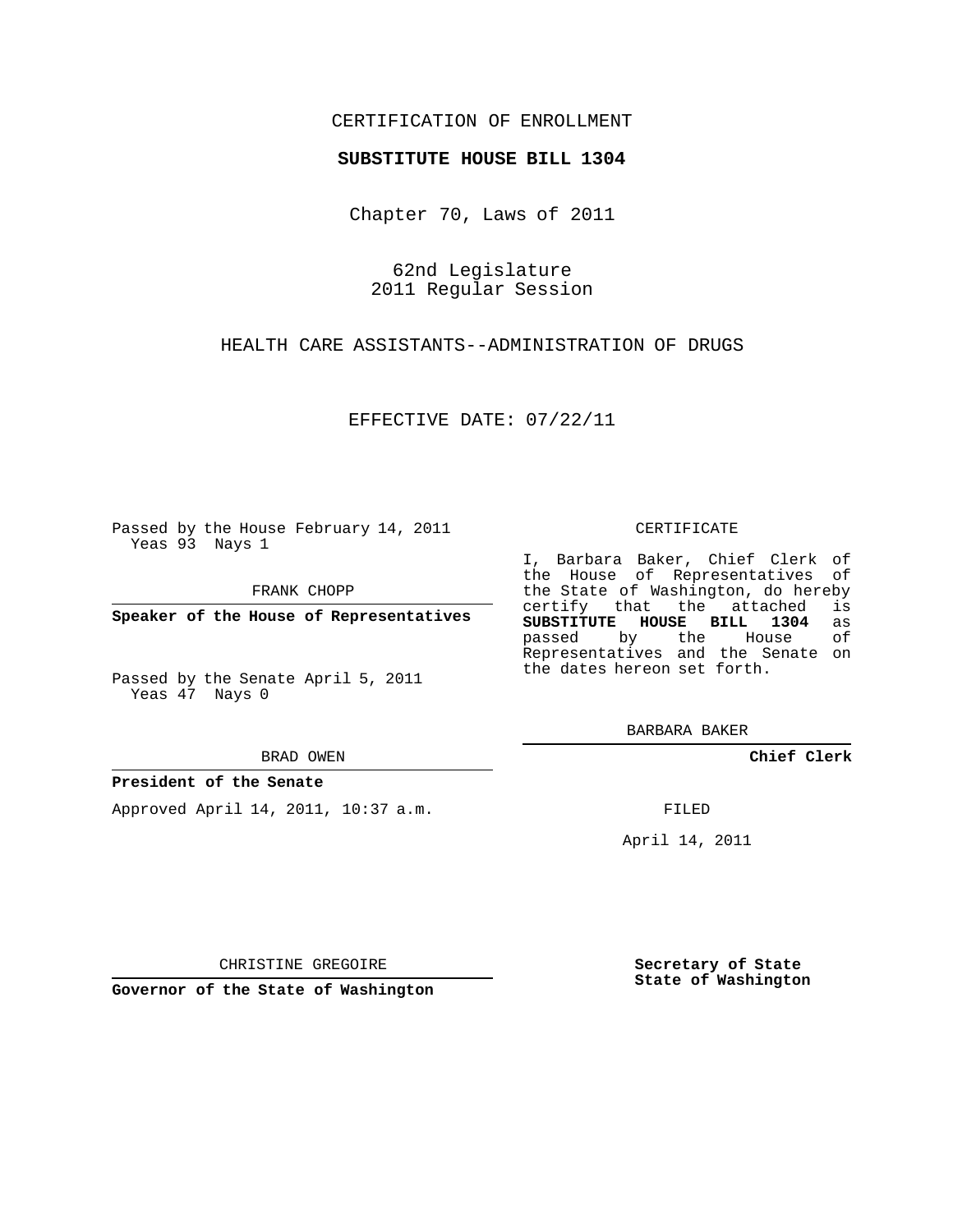# **SUBSTITUTE HOUSE BILL 1304** \_\_\_\_\_\_\_\_\_\_\_\_\_\_\_\_\_\_\_\_\_\_\_\_\_\_\_\_\_\_\_\_\_\_\_\_\_\_\_\_\_\_\_\_\_

\_\_\_\_\_\_\_\_\_\_\_\_\_\_\_\_\_\_\_\_\_\_\_\_\_\_\_\_\_\_\_\_\_\_\_\_\_\_\_\_\_\_\_\_\_

Passed Legislature - 2011 Regular Session

**State of Washington 62nd Legislature 2011 Regular Session**

**By** House Health Care & Wellness (originally sponsored by Representatives Jinkins, Harris, Green, Cody, Van De Wege, Kelley, Schmick, Bailey, Clibborn, Moeller, Hinkle, and Reykdal)

READ FIRST TIME 02/07/11.

 AN ACT Relating to administration of drugs by health care assistants; amending RCW 18.135.130; and creating a new section.

BE IT ENACTED BY THE LEGISLATURE OF THE STATE OF WASHINGTON:

 **Sec. 1.** RCW 18.135.130 and 2009 c 43 s 3 are each amended to read as follows:

 (1) This section applies only to health care assistants certified in categories C or E by the department of health.

 $(2)(a)$  The administration of drugs by a health care assistant is restricted to oral, topical, rectal, otic, ophthalmic, or inhaled routes administered pursuant to a written order of a supervising health care practitioner. The drugs authorized for administration under this section are limited to the following:

 (i) Over-the-counter drugs that may be administered to a patient while in the care of a health care practitioner are: Benadryl, acetaminophen, ibuprofen, aspirin, neosporin, polysporin, normal saline, colace, kenalog, and hydrocortisone cream;

 (ii) Nonover-the-counter unit dose legend drugs that may be administered to a patient while in the care of a health care practitioner are: Kenalog, hydrocortisone cream, reglan, compazine,